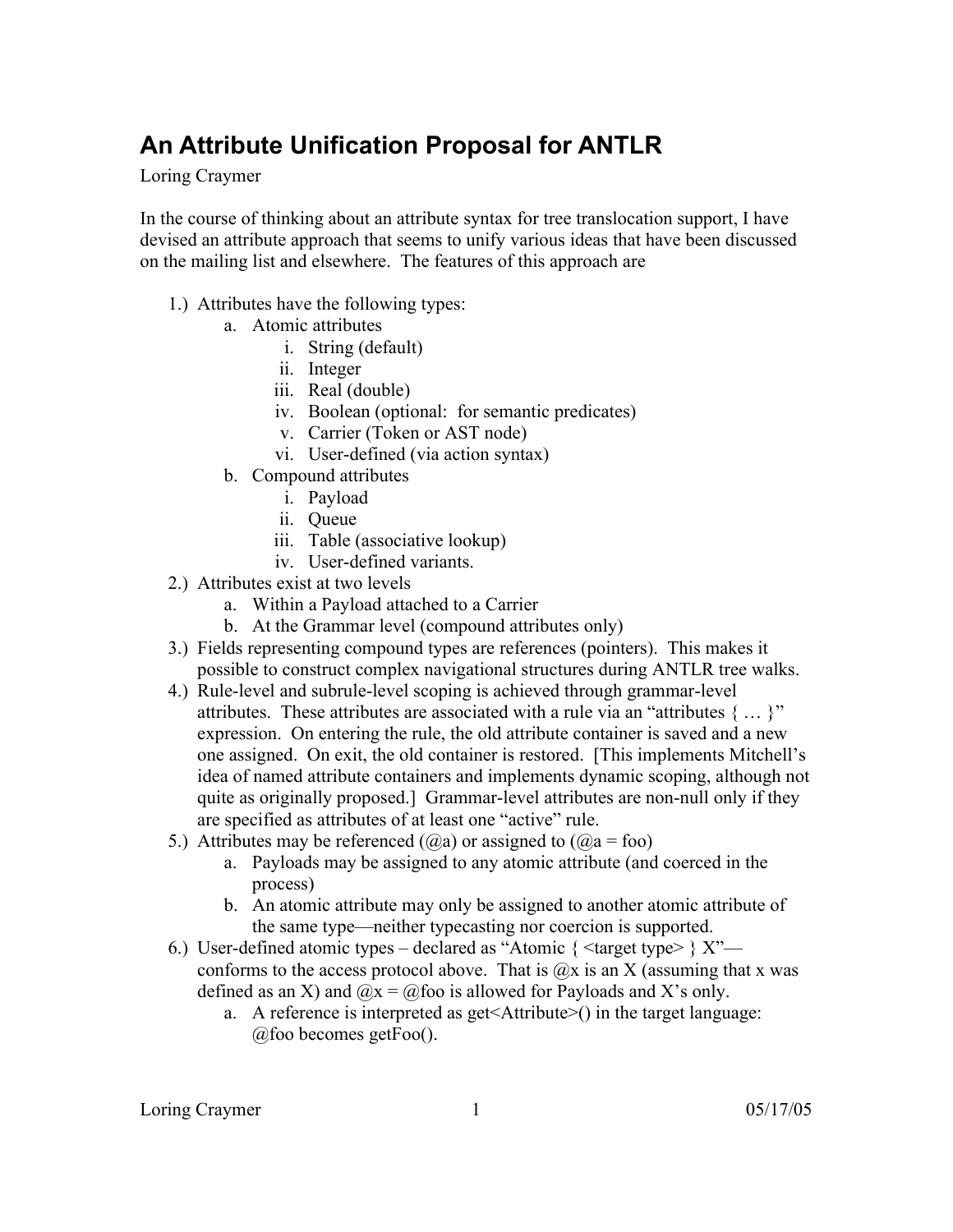- b. Similarly,  $\omega$  foo=x assignment is interpreted as setFoo(x); setFoo is polymorphic and has a Payload and an X version.
- 7.) Payload and other type classes are defined in "types { … }" constructs. Any attribute type may be used to define a Payload field.
- 8.) Queues
	- a. have two atomic attributes:
		- i. first  $(Qq, \text{first} = \text{foo} \text{ inserts} \text{foo} \text{ as the first element of the})$ Queue)
		- ii. last  $(Qq \cdot last = foo$  appends foo to the Queue)
		- iii. When referenced, elements in the queue are removed from the queue. ( $\hat{\omega}$ foo =  $\hat{\omega}$ g first assigns and deletes the first element from the queue).
	- b. @q (q is a Queue) returns all elements in a Queue. This would normally be used for tree translocation, but might also be useful for output grammars.
- 9.) Tables implement associative lookup. Table attributes are referenced through keys (Strings).
- 10.)Queues and Tables are treated as being homogeneous
	- a. Declared with syntax analogous to Payloads: Queue  $X \{ \text{Integer } \}$ declares that X objects are Queues of Integers.
	- b. Data stored need not be homogeneous—subclasses are supported—but all manipulations conform to the type of the Queue or Table.
- 11.)User-defined types may have
	- a. Computed attributes. Same translation as for user-defined atomic attributes:  $\omega$ x b is interpreted as x getB().
	- b. "Set-only" attributes. (These would provide "context" for computed attributes).
- 12.)ANTLR 2 style arguments and return values are handled through attribute references and assignments.
- 13.)Tokens, AST nodes, and rules may be assigned to Carrier or Payload attribute fields. Payload assignments assign the Payload attached to the Carrier. Carrier assignments remove the Carrier from the rule construction stream—the Carriers will be inserted elsewhere in the tree.
- 14.)User-defined types are defined in "types" constructs with syntax "<Type> <type name> { element types/fields } <user type name>.
	- a. This makes the element fields visible to ANTLR for warning messages.
	- b. Multiple types may be defined in a single definition: in that case  $\leq$ user type> becomes <user type 1>, <user type 2>, etc.
	- c.  $\leq$ user type name> is assumed to be implemented as a subclass of  $\leq$ type name>.
	- d. Note that this is a means of adding computed attributes to the built-in types.
- 15.)Predefined fields
	- a. Carrier: type

Loring Craymer 2 05/17/05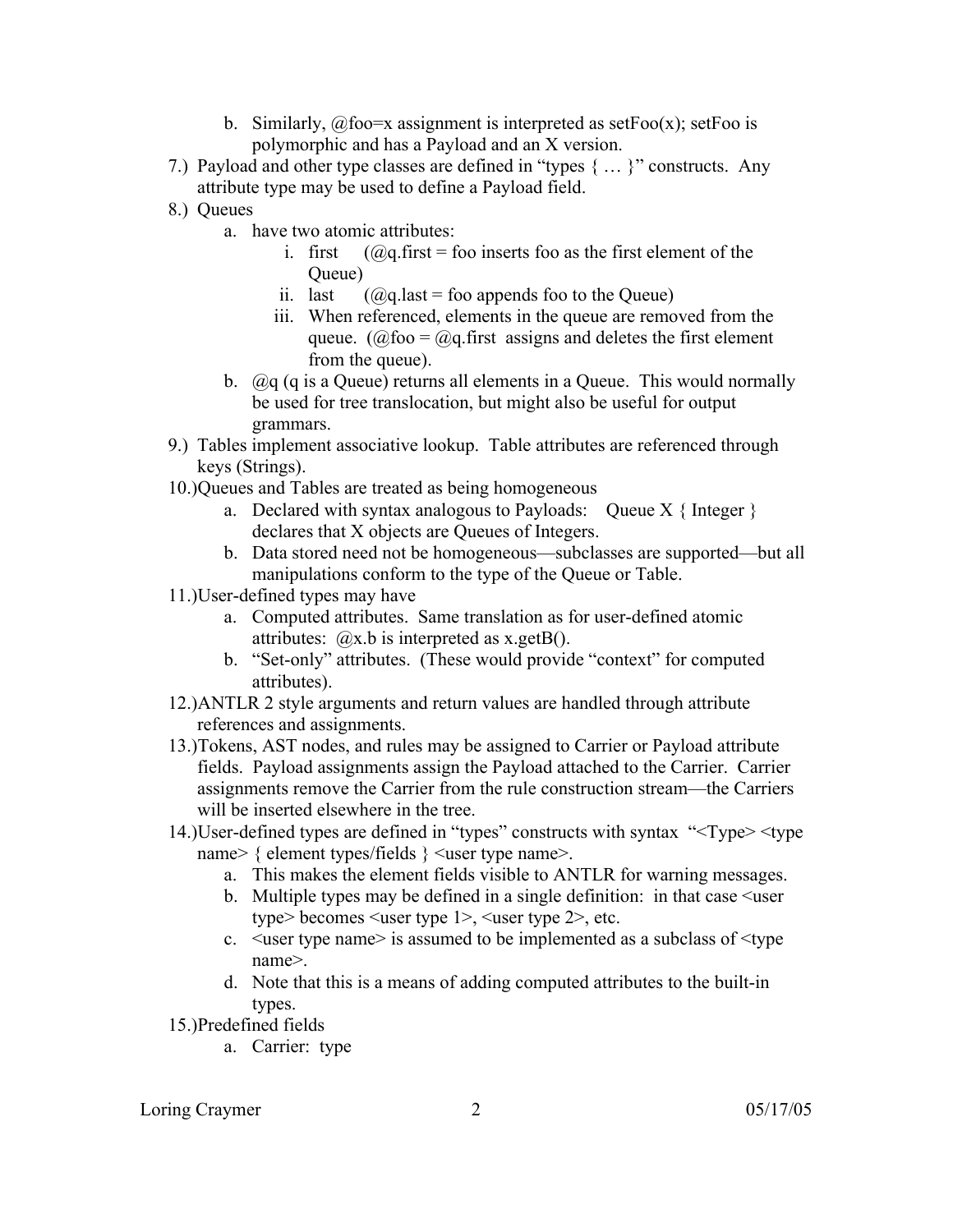- b. Payload: text *and* type
- c. Queue: first *and* last

16.)Attributes are first class ANTLR elements. Syntactically,

- a.  $\hat{\omega}$  foo =  $\hat{\omega}$  bar may occur in line without affecting token matching or tree structure.
- b.  $\omega$  foo = bar mixes recognition of bar with assignment to foo.
- c. For grouping,  $\omega_i$  foo = bar; bar = baz; } can also be used.

#### *An example*

```
class AttributeExample extends Parser;
types {
       Payload P1 {
               Integer x;
               Real y;
               String s;
       };
       Queue Q { Payload } Quser;
       Payload P2 {
               Carrier c;
               Payload p;
               Integer i;
       } P2user;
}
attributes { // grammar level attributes
       P1 p;
       Quser q;
       P<sub>2</sub>user p<sub>2</sub>;
}
top :
       attributes { p; q; p2; }
       (Qp2.p = A // store a copy of the payload
       B
       \land { @p2.p } // insert a copy of the A node
       subrule
       (a)p2.c // translocation
       \omegai = p2.whatever // computed attribute
       ;
subrule
```
Loring Craymer 3 05/17/05

: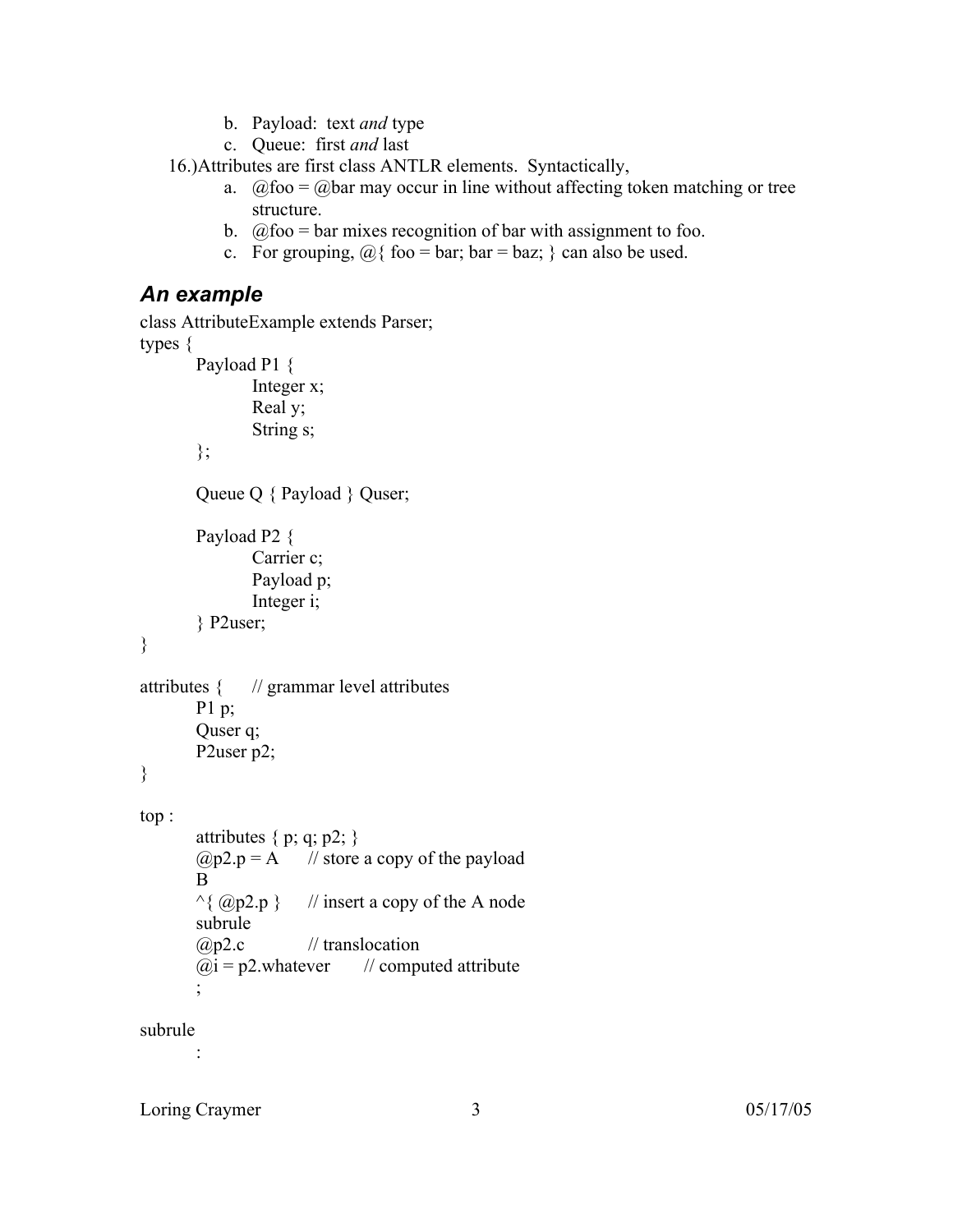$\mathcal{C}$  $(a)$ <sub>p</sub>2.c = D E ;

The corresponding tree grammar would be the rule treetop

```
:
A B A C E D
;
```
This should give a bit of the flavor of using this version of attributes.

### *Attributes have data semantics*

Attributes have only data semantics, not computational semantics. Computational semantics are restricted to actions; computation is not within the domain of ANTLR processing. The no typecasting and coercion only from Payloads feature stems directly from this restriction.

This restriction of attribute use drastically simplifies the implementation costs for an attribute class. Only three methods need be supported for a given atomic type, Type:

- Type getAttribute()
- void setAttribute(Carrier c)
- void setAttribute(Type t)

An elegant side effect of the extreme simplicity of this attribute interface is that computed attributes can be directly supported via getComputedAttribute() methods: @foo.c is translated to foo.getC(), so supporting computed attributes for user-defined types is essentially free. Similarly, "set-only" attributes are also possible

# *Scoping*

The scoping model described derives from Monty's original dynamic scoping proposal, modified by John Mitchell to have named grammar-level attributes. The major change from the original proposal is that attribute container names are explicitly referenced as opposed to seeing an attribute name as belonging to one of the rule scopes currently active. I have taken this a bit further to have nestable scoping at either the rule or subrule level.

# *Compound types*

Payloads were the original compound type-a neat way of packaging attributes for Tokens or AST nodes. One advantage of Payload classes is that field names are bound to fields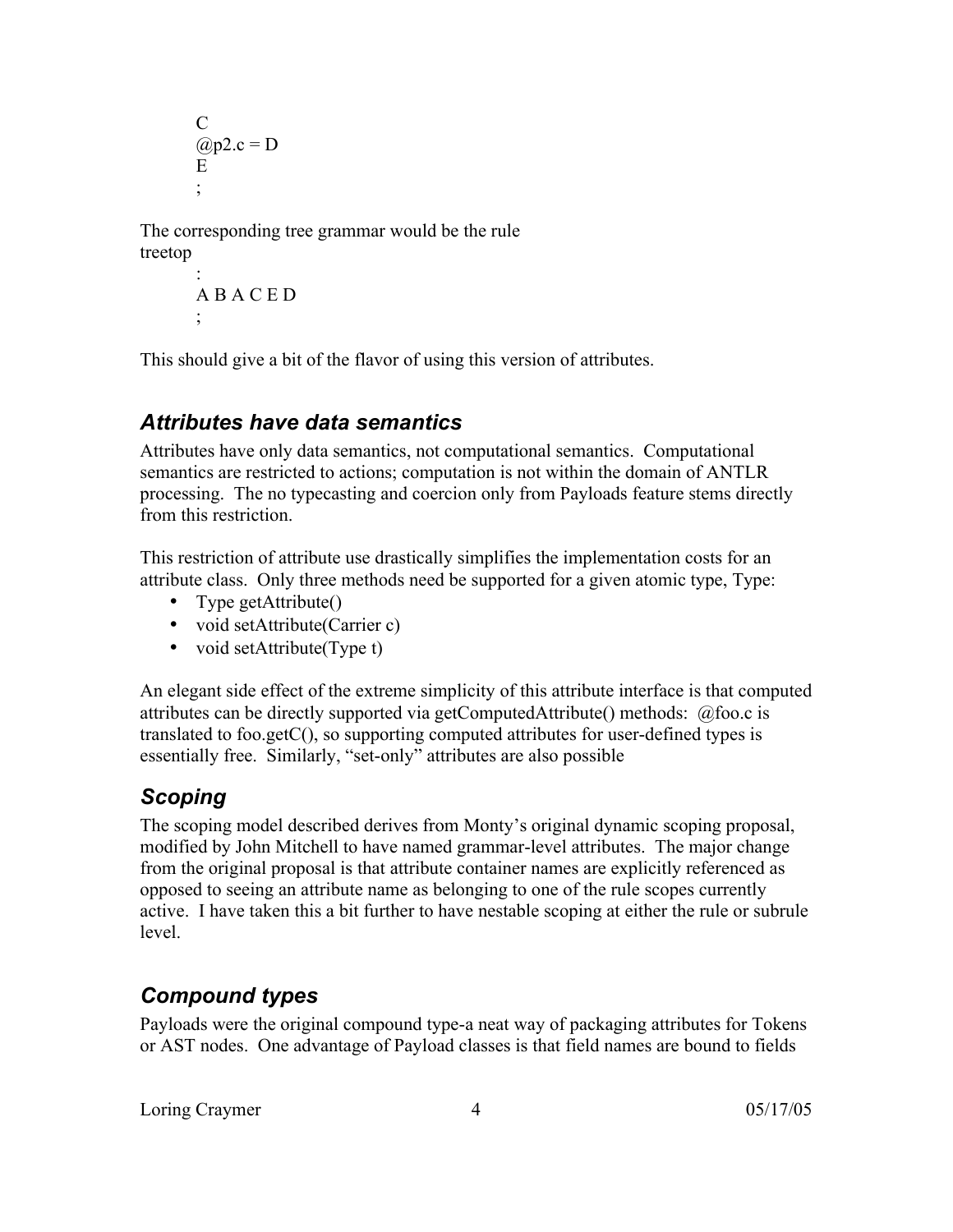at compile time for maximal runtime efficiency. Another is that Payloads can reference other Payloads—complex navigational structures can be constructed from Payloads. Consider the example of a linked list Payload:

```
Payload DoublyLinkedList {
      DoublyLinkedList next;
      DoublyLinkedList prev;
```
}

This flexibility makes it possible to define and link a complex navigational data structure in tree walks without resorting to actions.

Queues deal with the problem of accumulating attributes from loops:  $(A b @q. last = C) +$ in either the order that they are encountered or in reverse order  $(A b @q.first = C)$ +

Symbol tables are semi-ubiquitous in HLL translators. That provides sufficient reason to include the Table type, but this is offset by the implementation cost for generic Tables. I include Tables for two reasons: 1.) arbitrary symbol tables can be constructed from keys and compound attributes, and 2.) John Mitchell would undoubtedly complain loudly if I left them out.

### *User-defined features*

I discovered the limitations of compiler-generated classes in dealing with JAXB. Generated classes are in general not sufficient; computational methods are application dependent. Fortunately, ANTLR need only deal with data semantics, so computational support can be implemented in the target language without requiring visibility to ANTLR. By allowing user-defined extensions to ANTLR-generated attribute classes to be used by ANTLR, grammars can have minimal or dependence on the target language.

# *Extension: Semantic predicates*

While "attributes have data semantics only" removes most target language dependence, semantic predicates are still an annoying exception.

Semantic predicates query 1.) semantic state extracted from the input processed to date, and 2.) external state. The Boolean attribute provides an interface for evaluating state; much of the complex predication should be handled by computed Boolean attributes, The simple cases, though, require comparison operations: "==", "!=", ">", ">=", "<", and " $\ll$  =". " $\&\&$ " and "|" conjunctions are also desirable, as is "null" for use in comparisons. Are arithmetic operations required? I suspect not—computed attributes should provide workarounds in all cases—but I could be wrong. At any rate, I see expressing semantic

Loring Craymer 5 05/17/05